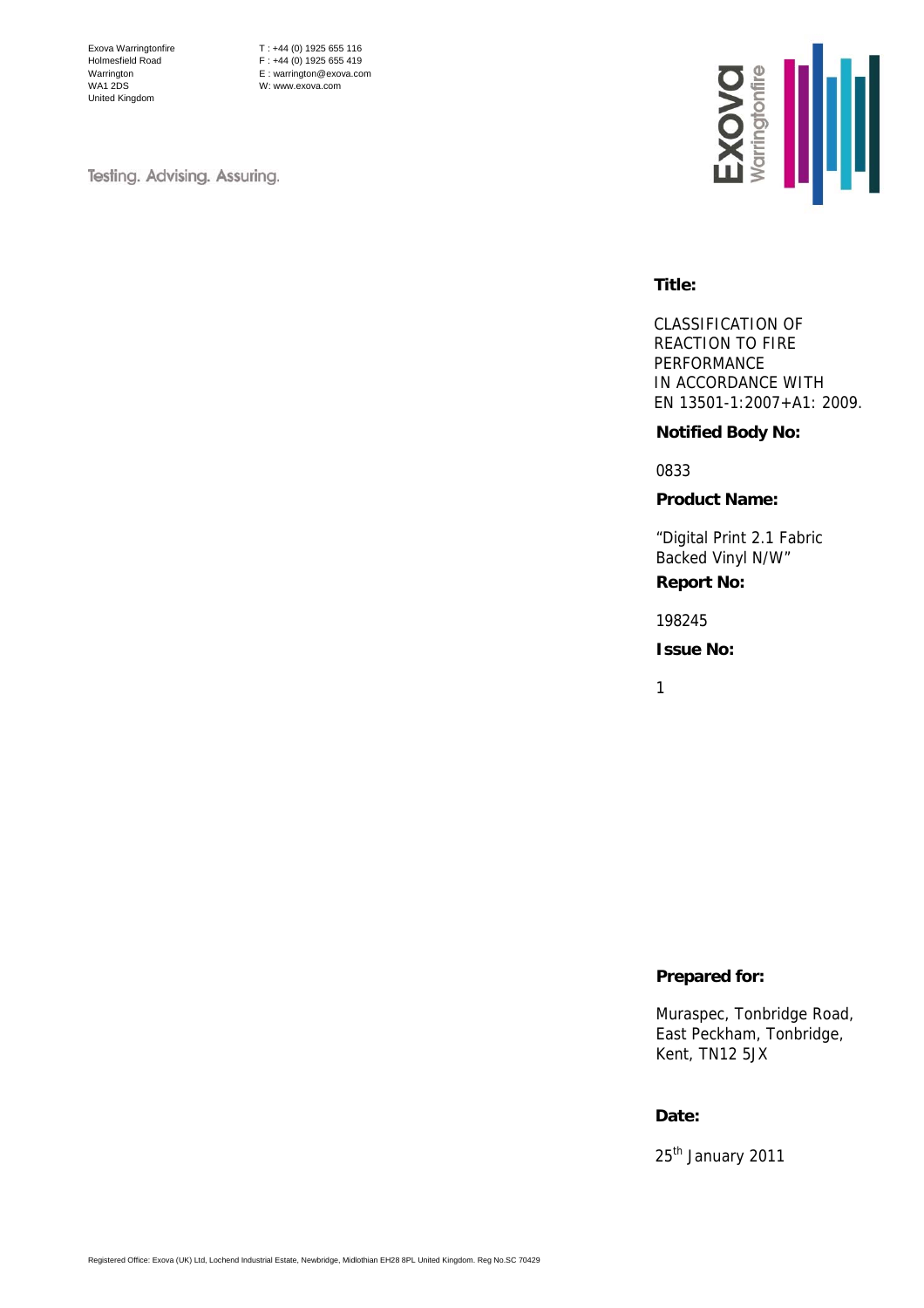## **1. Introduction**

This classification report defines the classification assigned to "Digital Print 2.1 Fabric Backed Vinyl N/W", a family of digitally printed fabric backed vinyl wallcoverings, in line with the procedures given in EN 13501-1:2007+A1: 2009.

## **2. Details of classified product**

## **2.1 General**

The products, "Digital Print 2.1 Fabric Backed Vinyl N/W", a family of digitally printed fabric backed vinyl wallcoverings, are defined as being suitable for construction applications, excluding flooring and linear pipe thermal insulation.

## **2.2 Product description**

The products, "Digital Print 2.1 Fabric Backed Vinyl N/W", a family of digitally printed fabric backed vinyl wallcoverings, are fully described below and in the test reports provided in support of classification listed in Clause 3.1.

|               | General description                       |                         | Digitally printed fabric<br>vinyl<br>backed<br>wallcoverings bonded to the primed face<br>of a fibre cement board substrate |  |  |  |  |
|---------------|-------------------------------------------|-------------------------|-----------------------------------------------------------------------------------------------------------------------------|--|--|--|--|
|               | Product reference of wallcovering         |                         | "Digital Print 2.1 Fabric Backed Vinyl N/W"                                                                                 |  |  |  |  |
|               | Overall wallcovering thickness            |                         | 0.4mm (stated by sponsor)                                                                                                   |  |  |  |  |
|               |                                           |                         | 0.38mm(determined<br>by<br>Exova                                                                                            |  |  |  |  |
|               |                                           |                         | Warringtonfire)                                                                                                             |  |  |  |  |
|               | Overall wallcovering weight per unit area |                         | $350g/m2$ (stated by sponsor)                                                                                               |  |  |  |  |
|               |                                           |                         | $371g/m2$ (determined<br>by<br>Exova                                                                                        |  |  |  |  |
|               |                                           |                         | Warringtonfire)                                                                                                             |  |  |  |  |
|               | Range reference of wallcovering           |                         | "Digimura"                                                                                                                  |  |  |  |  |
|               | Colour / pattern                          |                         | Any colour / pattern                                                                                                        |  |  |  |  |
|               |                                           | Product reference       | See note 1                                                                                                                  |  |  |  |  |
|               |                                           | Generic type            | <b>PVC</b>                                                                                                                  |  |  |  |  |
|               | Coating                                   | Name of manufacturer    | Muraspec                                                                                                                    |  |  |  |  |
|               |                                           | Application rate        | See note 1                                                                                                                  |  |  |  |  |
|               |                                           | Application method      | See note 1                                                                                                                  |  |  |  |  |
|               |                                           | Curing process          | See note 1                                                                                                                  |  |  |  |  |
| Wall covering |                                           | Flame retardant details | See note 1                                                                                                                  |  |  |  |  |
|               | <b>Backing</b>                            | Product reference       | See note 1                                                                                                                  |  |  |  |  |
|               |                                           | Generic type            | Non woven polyester                                                                                                         |  |  |  |  |
|               |                                           | Name of manufacturer    | See note 1                                                                                                                  |  |  |  |  |
|               |                                           | <b>Thickness</b>        | See note 1                                                                                                                  |  |  |  |  |
|               |                                           | Weight per unit area    | See note 1                                                                                                                  |  |  |  |  |
|               |                                           | Flame retardant details | See note 2                                                                                                                  |  |  |  |  |
| Adhesive      |                                           | Product reference       | "Murabond Heavy"                                                                                                            |  |  |  |  |
|               |                                           | Generic type            | See note 1                                                                                                                  |  |  |  |  |
|               |                                           | Name of manufacturer    | See note 1                                                                                                                  |  |  |  |  |
|               |                                           | Application rate        | 200 g/m <sup>2</sup>                                                                                                        |  |  |  |  |
|               |                                           | Application method      | Roller / Brush                                                                                                              |  |  |  |  |
|               |                                           | Flame retardant details | See note 3                                                                                                                  |  |  |  |  |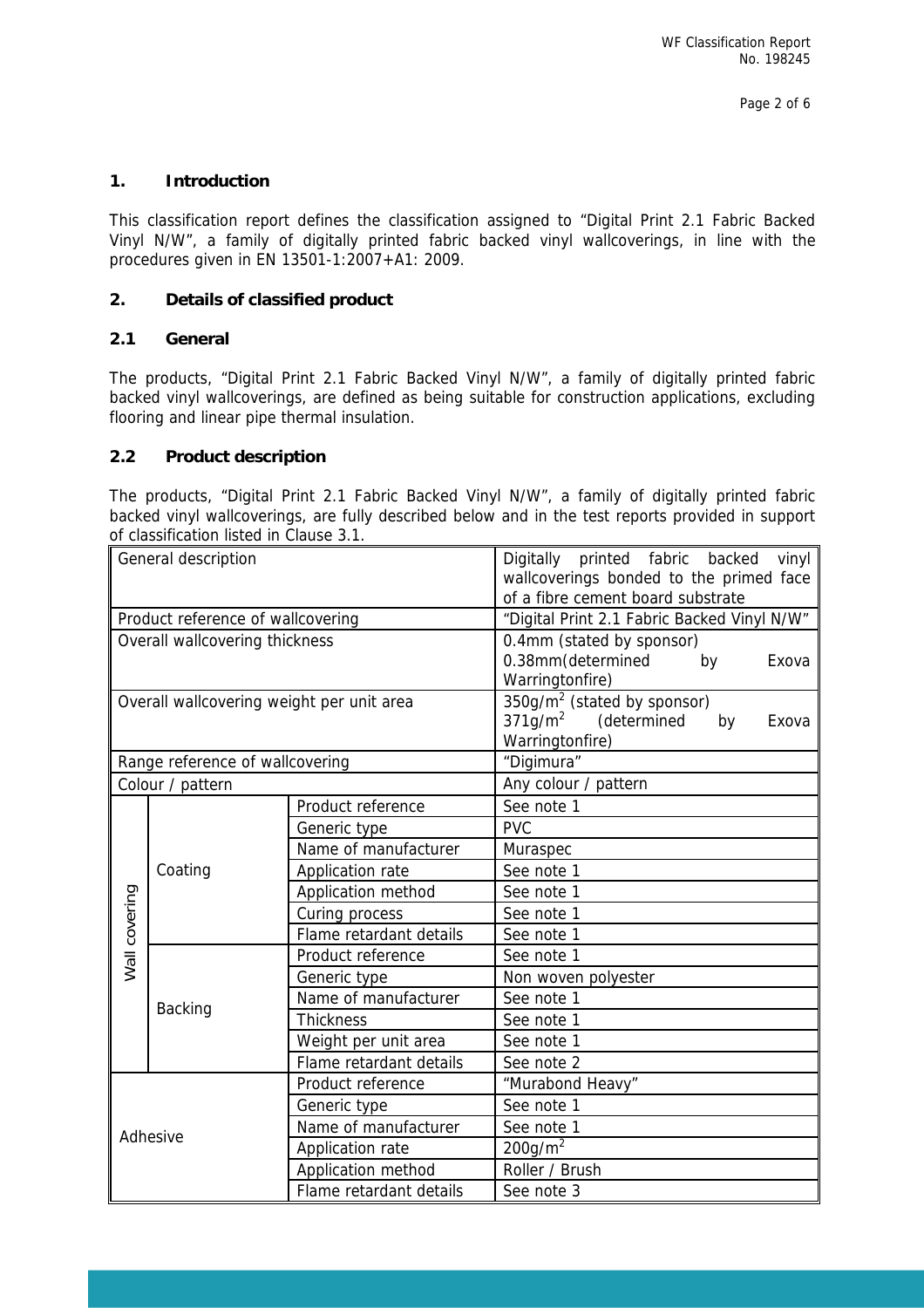|              | Product reference                             | "Murabond PVA Primer"            |  |  |
|--------------|-----------------------------------------------|----------------------------------|--|--|
|              | Generic type                                  | Poly vinyl acetate (PVA)         |  |  |
| Primer       | Name of manufacturer                          | See note 1                       |  |  |
|              | Application rate                              | 25g/m <sup>2</sup>               |  |  |
|              | Application method                            | Roller                           |  |  |
|              | Flame retardant details                       | See note 3                       |  |  |
|              | Product reference                             | "NT D4 604"                      |  |  |
|              | Generic type                                  | Fibre cement board               |  |  |
| Substrate    | Name of manufacturer                          | Scheerders van de Kerkhove (SVK) |  |  |
|              | <b>Thickness</b>                              | 8 <sub>mm</sub>                  |  |  |
|              | Density                                       | 1800kg/m <sup>3</sup>            |  |  |
| wallcovering | Brief description of manufacturing process of | See note 1                       |  |  |

- Note 1 The sponsor of the test has provided this information but at the specific request of the sponsor, these details have been omitted from the report and are instead held on the confidential file relating to this investigation.
- Note 2 The sponsor of the test has confirmed that no flame retardant additives were utilised in the production of the product / component.
- Note 3 The sponsor was unable to provide this information.

## **3. Test reports/extended application reports & test results in support of classification**

### **3.1 Test reports/extended application reports**

| Name of<br>Laboratory               | Name of<br>sponsor | Test reports/extended<br>application report Nos. | Test method / extended<br>application rules & date |  |
|-------------------------------------|--------------------|--------------------------------------------------|----------------------------------------------------|--|
| Exova<br>warringtonfire             | Muraspec           | WF 195742                                        | EN ISO 11925-2                                     |  |
| Exova<br>warringtonfire             | Muraspec           | WF 198149, 195812,<br>195740                     | EN 13823                                           |  |
| Exova<br>Muraspec<br>warringtonfire |                    | WF 198244                                        | <b>EN/TS 15117</b>                                 |  |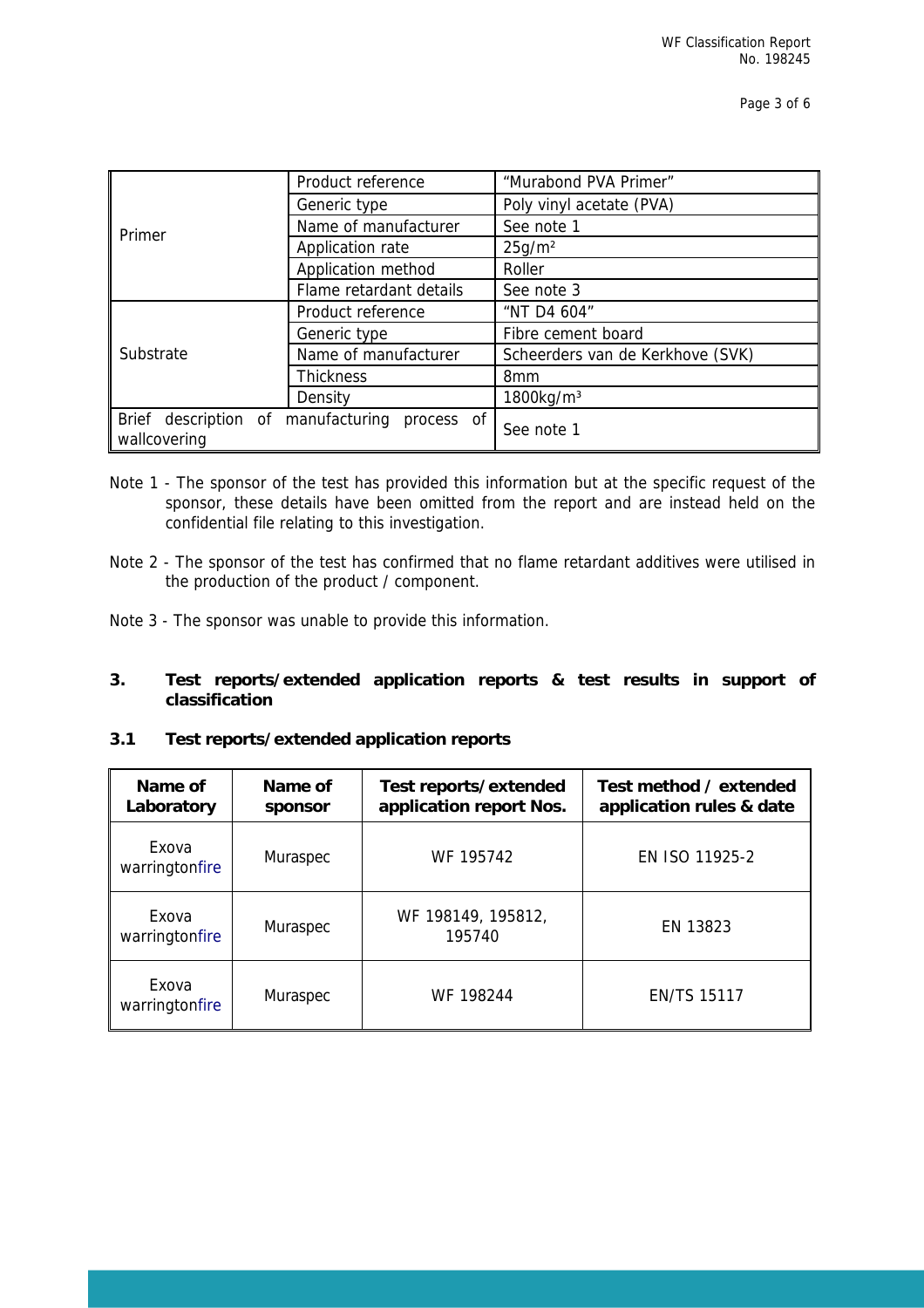## **3.2 Test results**

| <b>Test</b><br>method &<br>test number |                                       |                                   |                            | <b>Results</b>                               |                          |  |
|----------------------------------------|---------------------------------------|-----------------------------------|----------------------------|----------------------------------------------|--------------------------|--|
|                                        |                                       | Parameter                         | No. tests                  | <b>Continuous</b><br>parameter -<br>mean (m) | Compliance<br>parameters |  |
|                                        | 30 <sub>S</sub>                       | $F_{s}$                           |                            | Nil                                          | Compliant                |  |
| EN ISO 11925-2                         | exposure<br>- surface                 | Flaming<br>droplets/<br>particles | 6                          | None                                         | Compliant                |  |
|                                        | 30 <sub>S</sub><br>exposure<br>- edge | $F_s$                             |                            | Nil                                          | Compliant                |  |
|                                        |                                       | Flaming<br>droplets/<br>particles | 6                          | None                                         | Compliant                |  |
|                                        |                                       | FIGRA <sub>0.2MJ</sub>            | Formal test average        | 9.88                                         | Compliant                |  |
|                                        |                                       |                                   | Indicative 1               | 5.72                                         |                          |  |
|                                        |                                       |                                   | Indicative 2               | 4.97                                         |                          |  |
|                                        |                                       |                                   | Formal test average        | 9.88                                         |                          |  |
|                                        |                                       | FIGRA $_{0.4ML}$                  | Indicative 1               | 5.72                                         | Compliant                |  |
|                                        |                                       |                                   | Indicative 2               | 4.97                                         |                          |  |
|                                        |                                       |                                   | Formal test average        | 1.54                                         | Compliant                |  |
|                                        |                                       | THR $_{600s}$                     | Indicative 1               | 1.21                                         |                          |  |
|                                        | EN 13823                              |                                   | Indicative 2               | 1.22                                         |                          |  |
|                                        |                                       |                                   | Formal test average        | None                                         |                          |  |
|                                        |                                       | <b>LFS</b>                        | Indicative 1               | None                                         | Compliant                |  |
|                                        |                                       |                                   | Indicative 2               | None                                         |                          |  |
|                                        |                                       |                                   | Formal test average        | 4.14                                         |                          |  |
|                                        |                                       | <b>SMOGRA</b>                     | Indicative 1               | 15.78                                        | Compliant                |  |
|                                        |                                       |                                   | Indicative 2               | 10.09                                        |                          |  |
|                                        |                                       |                                   | <b>Formal test average</b> | 51.68                                        |                          |  |
|                                        |                                       | TSP <sub>600s</sub>               | Indicative 1               | 113.15                                       | Compliant                |  |
|                                        |                                       |                                   | Indicative 2               | 84.94                                        |                          |  |

## **4. Classification and field of application**

## **4.1 Reference of classification**

This classification has been carried out in accordance with clause 8 of EN 13501-1:2007+A1: 2009.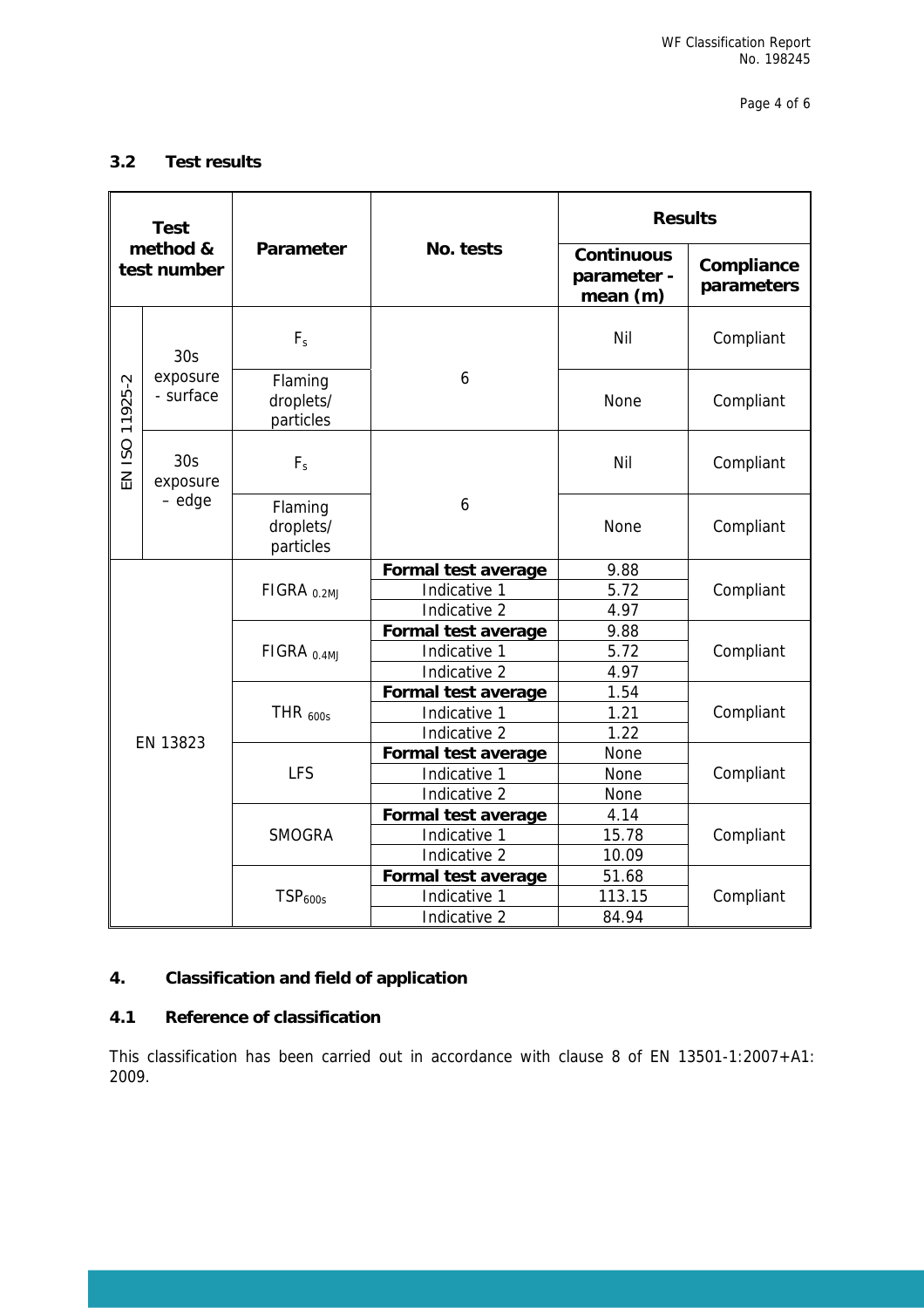## **4.2 Classification**

The products, "Digital Print 2.1 Fabric Backed Vinyl N/W", a family of digitally printed fabric backed vinyl wallcoverings, in relation to their reaction to fire behaviour are classified:

#### **B**

The additional classification in relation to smoke production is:

**s2** 

The additional classification in relation to flaming droplets / particles is:

#### **d0**

The format of the reaction to fire classification for construction products excluding flooring and linear pipe thermal insulation is:

| <b>Fire Behaviour</b> | <b>Smoke Production</b> |  | <b>Flaming Droplets</b> |  |
|-----------------------|-------------------------|--|-------------------------|--|
|                       |                         |  |                         |  |

**i.e. B – s2 , d0** 

# **Reaction to fire classification: B – s2, d0**

#### **4.3 Field of application**

This classification is valid for the following end use applications:

- i) Construction applications used over any substrate with a density equal to or greater than 1800Kg/m<sup>3</sup>, having a minimum thickness of 6mm and a fire performance of A2 or better.
- ii) Substrate prepared utilising 'Murabond PVA Primer', at an application rate of  $25g/m^2$ .
- iii) Product installed utilising 'Murabond Heavy' adhesive, at an application rate of  $200$ g/m<sup>2</sup>.

This classification is also valid for the following product parameters:

| Product thickness            | No variation allowed  |
|------------------------------|-----------------------|
| Product weight per unit area | No variation allowed  |
| Colour/Pattern               | Any variation allowed |
| Adhesive                     | No variation allowed  |
| Product construction         | No variation allowed  |